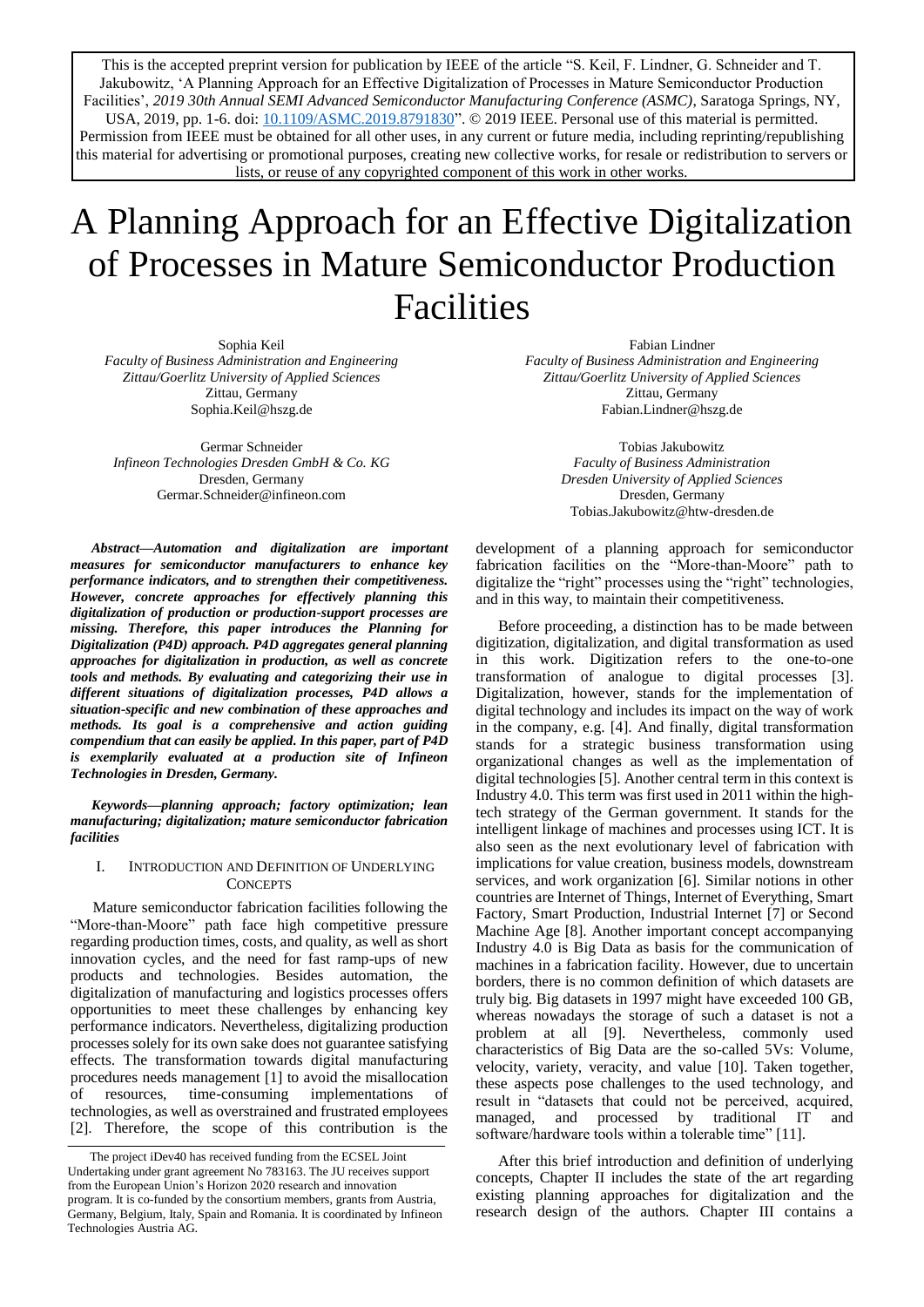description of the new approach Planning for Digitalization (P4D). Chapter IV includes a first validation of the new approach by using the example of semiconductor manufacturing, before the results are discussed, and an outlook is given in the end.

# II. STATE OF THE ART AND RESEARCH DESIGN

Holistic planning approaches for digitalization in manufacturing companies were already proposed by other authors. TABLE I allows a quick glance at mainly German studies that are relevant with respect to the addressed topic. For the selection of latest exemplary studies, it was important that they had at least one thing in common: They show possible procedures for digitalization projects from the beginning until the end. Each of them covers the steps of 1) stating goals, 2) assessing gaps in the current and desired state of digitalization, and 3) proposing measurements for application.

Reference [12] proposes in-depth analyses of relevant processes and compares them with best practices of Industry 4.0 applications. In this way, implementation strategies for one's own purposes shall be deducted. Therefore, the authors recommend to fill this toolbox continuously with best practices. Reference [13] provides a guideline consisting of five steps to aid small and medium-sized companies of the German mechanical engineering industry to find their own innovative business models for Industry 4.0. Focal in this approach is a so-called toolbox combining the different application levels of Industry 4.0. It is used for guiding the project team that is responsible for implementing the digitalization strategy. Reference [14] focuses on information processing in the company. It differentiates between the factors data, intelligence, and digital transformation (including human competencies) as vital aspects for a successful development towards Industry 4.0. Methods used for assessing the current readiness state and the desired one are as well workshops, complemented by interviews and reference tables for rating purposes. The acatech Industrie 4.0 Maturity Index presented in [15] uses the three steps (1) identification of current maturity state, (2) identification of capabilities requiring development, and (3) measures to assist companies in digitalizing. Reference [15] offers as well approaches for prioritizing measures and evaluating their benefits.

However, the presented approaches remain general in most parts and leave potential with regard to concrete measures. Differentiating and evaluating concrete solutions for digitalization out of a comprehensive catalogue of tools and technologies, would help managers and employees

TABLE 1. STUDIES OFFERING DIGITIALIZATION ROADMAPS FOR MANUFACTURERS

| Year | Refer- | Scope                                                  |  |  |  |  |  |  |  |  |
|------|--------|--------------------------------------------------------|--|--|--|--|--|--|--|--|
|      | ence   |                                                        |  |  |  |  |  |  |  |  |
| 2014 | [10]   | Approach for digitizing processes using best practices |  |  |  |  |  |  |  |  |
|      |        | in Industry 4.0 applications as referencial toolset    |  |  |  |  |  |  |  |  |
| 2016 | [11]   | Guideline and toolset for the German mechanical        |  |  |  |  |  |  |  |  |
|      |        | engineering industry to help developing innovative     |  |  |  |  |  |  |  |  |
|      |        | Industry 4.0 business models and products              |  |  |  |  |  |  |  |  |
| 2016 | [12]   | General approach focusing on information technology    |  |  |  |  |  |  |  |  |
|      |        | and processing as basis for Industry 4.0               |  |  |  |  |  |  |  |  |
| 2017 | [13]   | Approach including linkages between the Industry 4.0   |  |  |  |  |  |  |  |  |
|      |        | maturity level and key figures for quantification      |  |  |  |  |  |  |  |  |

responsible for digitalization projects within the company as a manual. To overcome these weaknesses of previous studies and to enhance them, this paper aims at developing a planning approach for digitalization that includes several already existing methods for each step of the guideline. Furthermore, it aims at comparing and evaluating their use for different applications in digitalization. In doing so, special interest lies in quantifiable approaches and technologies that make investments and benefits of applying them as clear as possible to potential decision makers inside and outside the enterprise. In contrast to the aforementioned approaches that are based on readiness and maturity models, the focus of the following one lies on the manifold toolset of methods that can be used. The leading research questions are:

- Which methods are already used in existing planning approaches for digitalization and which further methods might be reasonable?
- How useful do these methods prove to be for a mature semiconductor production facility following the "More-than-Moore" path?

Besides desk research conducting literature reviews of the latest research regarding each step of the planning method, empirical evidence was collected from qualitative data via interviews and observations of workplaces at Infineon Technologies in Villach, Austria (IFAT) and Dresden, Germany (IFD). First, six semi-structured interviews at development, production and maintenance workplaces were conducted. In 2018, both executive and operations employees of each type of workplace were then interviewed. About 150 minutes of audio material was recorded, transcribed, and interpreted applying qualitative content analysis corresponding to [16]. Afterward, six days of observations [17] were conducted at a maintenance workplace at IFD lasting one shift each. In this use case the focus was especially on evaluating methods for assessing and projecting the degree of digitization of a maintenance process as one part of P4D.

# III. PLANNING FOR DIGITALIZATION (P4D)

In accordance with previous guidelines for conducting digitalization projects, and with respect to general planning approaches like in [18], P4D consists of the following six steps  $(Fi\mathfrak{g}, 1)$ :



Fig 1. Recursive planning approach for digitalization projects – Planning for Digitalization (P4D).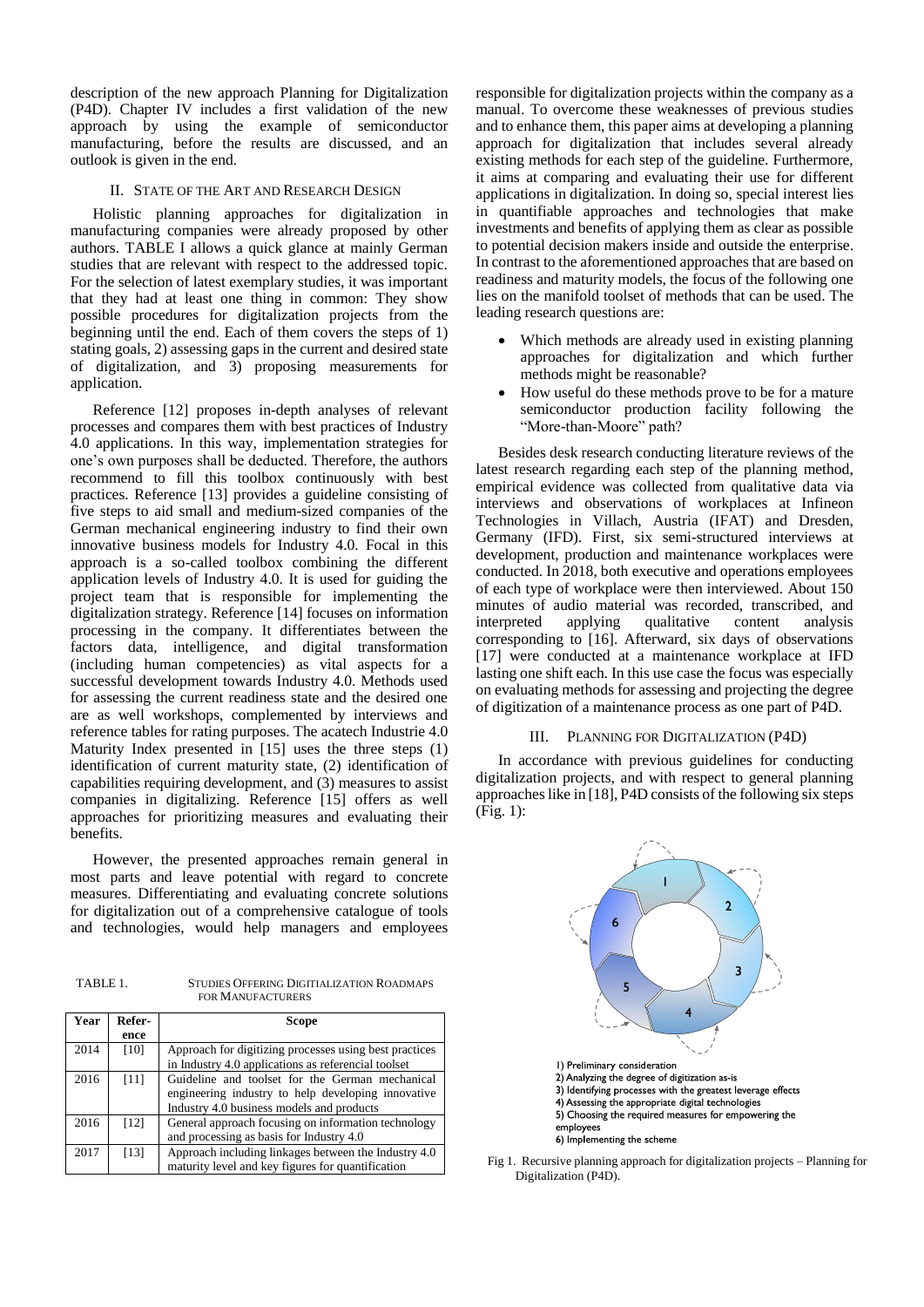- 1) Preliminary considerations,
- 2) Analyzing the degree of digitization as-is,
- 3) Identifying processes with the greatest leverage effects,
- 4) Assessing the appropriate digital technologies,
- 5) Choosing the required measures for empowering the employees, and
- 6) Implementing the scheme.

Each step of P4D may be repeated, if necessary. Furthermore, after finishing one digitalization project, this might be the starting point for a new one. In general, the necessity of and the will for digitalization has to be determined first. It has to state which goal is pursued by digitalizing and why, in order to justify following measures to internal and external stakeholders (step 1) [1] – ideally, a digital transformation strategy for the company already exists or id developed [5]. In steps 2) and 3) the as-is status of relevant processes has to be assessed, its degree of digitization analyzed, and projected. Afterward, reasonable technologies for digitalization are selected (step 4). If the implementation of new digital technologies necessitates measures for empowering the employees using them, step 5) proves to be relevant as well. Current competencies of the employees will be assessed, and suitable trainings and education programs for increasing them will be derived. Finally, step 6) is devoted to concretizing the results of the planning method in a plan of action before applying it. Responsibilities are defined and deadlines for implementation set.

This holistic approach of applying a digitalization project allows a multitude of methods and tools in each step that can be used as needed (Fig. 2). However, due to length restrictions, this paper focuses mainly on step 2), and partly on step 3). These steps are of interest, as there are only few methods that deal with assessing the degree of digitization of specific processes in particular. These approaches are presented, compared, distinguished, and evaluated in practice.

## *A. Analyzing the Degree of Digitization As-Is*

General approaches to assess the readiness or maturity levels of whole companies are disregarded as there are already sufficient approaches to identify needs and possibilities towards Industry 4.0 [12–15]. In this section, it is of interest to compare methods to measure the degrees of digitization of concrete processes as objective and quantifiable as possible (TABLE II). The method of Value Stream Mapping (VSM) as a lean-management tool already includes the visualization of information flows in addition to material flows in production. However, the level of quantification of the information flows is quite abstract. Besides the number of employees being in

charge of a business process, and the waiting time of new orders, no other metrics regarding the information flow are implemented. Therefore, it is foremost possible to visually identify waste, unnecessary additional work, redundant and inconsistent data storage or others, rather than by metrics [19]. In contrast, [20] focuses explicitly on the measurement of business communication. The developed categorization system of different types of information exchanges consists of ten forms of communication, from which five are considered as digital communication. This very detailed distinction between different forms of communication and the effortful calculation method allow a very precise analysis of different genres of communication within companies. However, within the digital forms of communication there are no further differentiations made in terms of quality. E.g. it is solely differentiated between digital and analog. The Value Added Heat Map (VAHM) is used for visualizing the value creation of production processes, including material and information flows. Therefore, it shows similarities to the VSM. But in addition to visually describing information flows, it offers a distinction between the different types by assigning to them levels of value added (TABLE III). Using the Degree of Digitization (*DD*) proposed in [21] with

$$
DD = \left(\sum_{m=1}^{P} I_m \times VA_k\right) / \left(I_{P(\text{tot})} \times VA_{\text{max}}\right) \tag{1}
$$

where

- $I_m$  represents the information flow "m",
- $m = 1, 2, ..., P$
- $I_{P(tot)}$  is the amount of information flows in total of the analyzed process,
- $VA_k$  is the degree of value added "k",
- $k = 0, 1, 2, ..., 5$ , and
- $VA_{\text{max}}$  is the maximum degree of value added ( $k = 5$ ),

it is possible to quantify the contribution of each step and whole information flow processes to the value creation. Supposed, more digitization leads to more value creation, (1) can be used for assessing the degree of digitization. Furthermore, [21] suggests to highlight media discontinuities in the visualization of information flows by using different colors for identifying possible areas where information could be transmitted faultily.

As mentioned in the introduction, data play a vital role on the way to smart factories. Therefore, 3Vs of Big Data [22] seen as generalized categorizations can help further distinguishing processes and its information flows, or whole production systems by these indicators: volume, velocity, and



Fig. 2. Methods and categories for distinction and selection within the steps of P4D.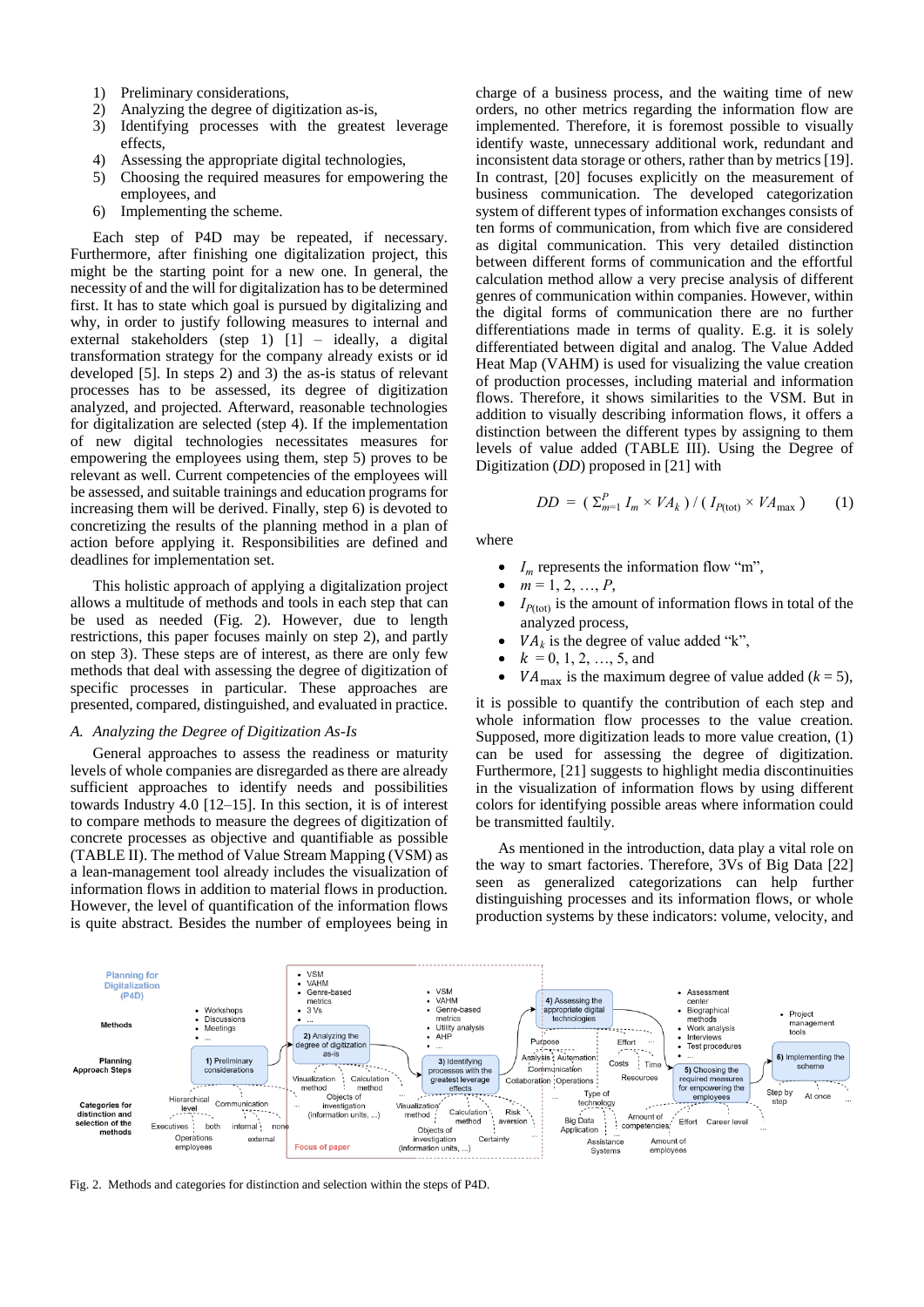variety. Reference [9] proposes the following metrics for volume (2), velocity  $(3, 4)$ , and variety (5) of a generic activity *A* for usage in big data application development:

*VelG<sup>A</sup> =*

 $Vol<sub>A</sub>$  = Amount of data managed by *A* per incoming request(2)

$$
VelG_A =
$$
  
Velocity of data generation or arrival at  $A = \frac{VolG_A}{TG_A}$  (3)

$$
VelP_A = Velocity \text{ of data processing by } A = \frac{VolP_A}{TP_A} \quad (4)
$$

$$
Var_A =
$$
  
Degree of structuredness of data managed by  $A = \frac{Vol_A^{US}}{Vol_A}$  (5)

where

- $VolG_A$  and  $VolP_A$  are the volume of data arriving at A respectively the volume of data processed by *A*,
- $TG_A$  and  $TP_A$  are the respective time periods of A, and
- $Vol_A^{US}$  is the volume of unstructured data managed by *A*.

Derived from these characterized methods, a preliminary category system for distinction in step 2) of P4D can be set up. These approaches differ in offering visualizations and calculations of information flows. Furthermore, the presented methods differ in the objects under investigation, and the field they have been applied to, so far (TABLE II).

## *B. Identifying Processes with the greatest leverage effects*

After having determined the degree of digitization of several relevant processes, in step 3) the processes will be prioritized. If there was only one process considered for digitalization already from the very beginning, this step proves obsolete. In this step, the beforehand used methods for assessing the current state of digitization can also be used for projecting the desired one. By doing so, weaknesses of the current processes can be seen visually – e.g. by using VSM or VAHM –, and improvements of these flaws can be calculated using the same methods as well. Presuming that the issue of being uncertain about digitizing which process first is basically a decision-making problem, it also makes sense to apply approaches from decision theory like utility analysis [23], decision trees, the analytical hierarchy process (AHP)

TABLE II. METHODS TO ASSESS THE DEGREE OF DIGITIZATION OF PROCESSES

| <b>Method</b>                          |                    | Refer-           |                                                                                 |      |
|----------------------------------------|--------------------|------------------|---------------------------------------------------------------------------------|------|
|                                        | Visual-<br>ization | Calcu-<br>lation | Objects of<br><b>Investigation</b>                                              | ence |
| Value<br>Stream<br>Mapping<br>(VSM)    | X                  | (x)              | Material and<br>information flows                                               | [17] |
| Genre-based<br>metrics and<br>analysis |                    | $\mathbf{x}$     | <b>Business unit</b><br>communication                                           | [18] |
| Value<br>Added Heat<br>Map<br>(VAHM)   | X                  | X                | Information flows in<br>addition to material<br>flows; media<br>discontinuities | [19] |
| 3V <sub>S</sub>                        |                    | X                | Volume, velocity, and<br>variety of data per<br>generic activity                | [6]  |

and others. Such approaches can add more diligence to the decision-making progress, and can be especially suitable for more complicated problems. Therefore, the category framework in step 3) of P4D is extended in comparison to step 2). Possible methods for prioritization are therefore also differentiated, if they are taking certainty/uncertainty, and risk aversion into account (Fig. 2).

## IV. P4D IN PRACTICE

To evaluate the use of P4D for semiconductor manufacturers, the aforementioned methods of the planning approach were tested at the production site of IFD. The production site at IFD follows the "More-than-Moore" path, developing large varieties of products with very short lifecycles in very short time periods. It compromises a fully automated production line for 200 mm (8 inch) wafers, as well as the world's first front-end production line for 300 mm (12 inch) wafers. However, further development of digital technologies still yields possibilities for improvement in production and production-related processes. IFD has already gained experience in a variety of huge EU research projects concerning automation and digitalization, starting with projects like SemI40 and Productive40. Now, in iDev40 IFD and its partners are doing research on the automation and digitalization of process by integrating the human factor to enable enhanced human-centered workplaces. During an initial visit of the clean room and a workshop at IFD together with practitioners and experts, it was agreed upon analyzing the maintenance process of the transportation system inside the fabrication facilities as a starting point for a small use case for digitalization. Due to the scope of this paper, step 1) of P4D is skipped, and it is started with step 2) right away – besides, the interviews with the employees have shown, that automation and digitalization strategies are known, widely accepted, and supported by the colleagues within the company. The workers are used to the constant and sometimes rapid changes in the semiconductor manufacturing industry and therefore seeing the necessity of such a roadmap. Nevertheless, at least some employees with less complex tasks still keep their skepticisms towards digitalization as they foremost fear losing their jobs due to this development.

#### *A. Analyzing the Degree of Digitization As-Is*

Following the P4D approach, methods out of the before developed toolbox in step 2) of the planning approach were selected. For assessing the current state of digitization of the standard workflow in maintenance of the transportation system, first the approach of the VAHM [21] was used. VSM was left out due to less elaborated calculation possibilities for

TABLE III. RATING OF DIFFERENT TYPES OF INFORMATION FLOWS IN ACCORDANCE TO [12]

| Degree of<br><b>Value Added</b> | <b>Form of Information Flow</b>                                                  |  |  |  |  |  |  |  |  |
|---------------------------------|----------------------------------------------------------------------------------|--|--|--|--|--|--|--|--|
|                                 | Missing, insufficient,<br>redundant<br>incorrect<br>$\alpha$<br>information flow |  |  |  |  |  |  |  |  |
|                                 | Written information flow (e.g. via paper document, fax,<br>email, etc.)          |  |  |  |  |  |  |  |  |
| 2                               | Oral or visual information flow                                                  |  |  |  |  |  |  |  |  |
| 3                               | Electronic information flow in not-real-time (e.g. via<br>spreadsheets)          |  |  |  |  |  |  |  |  |
|                                 | Electronic information flow in real-time (e.g. via ERP)<br>systems)              |  |  |  |  |  |  |  |  |
| 5                               | Digital information flow in real-time (e.g. via Internet<br>of Things)           |  |  |  |  |  |  |  |  |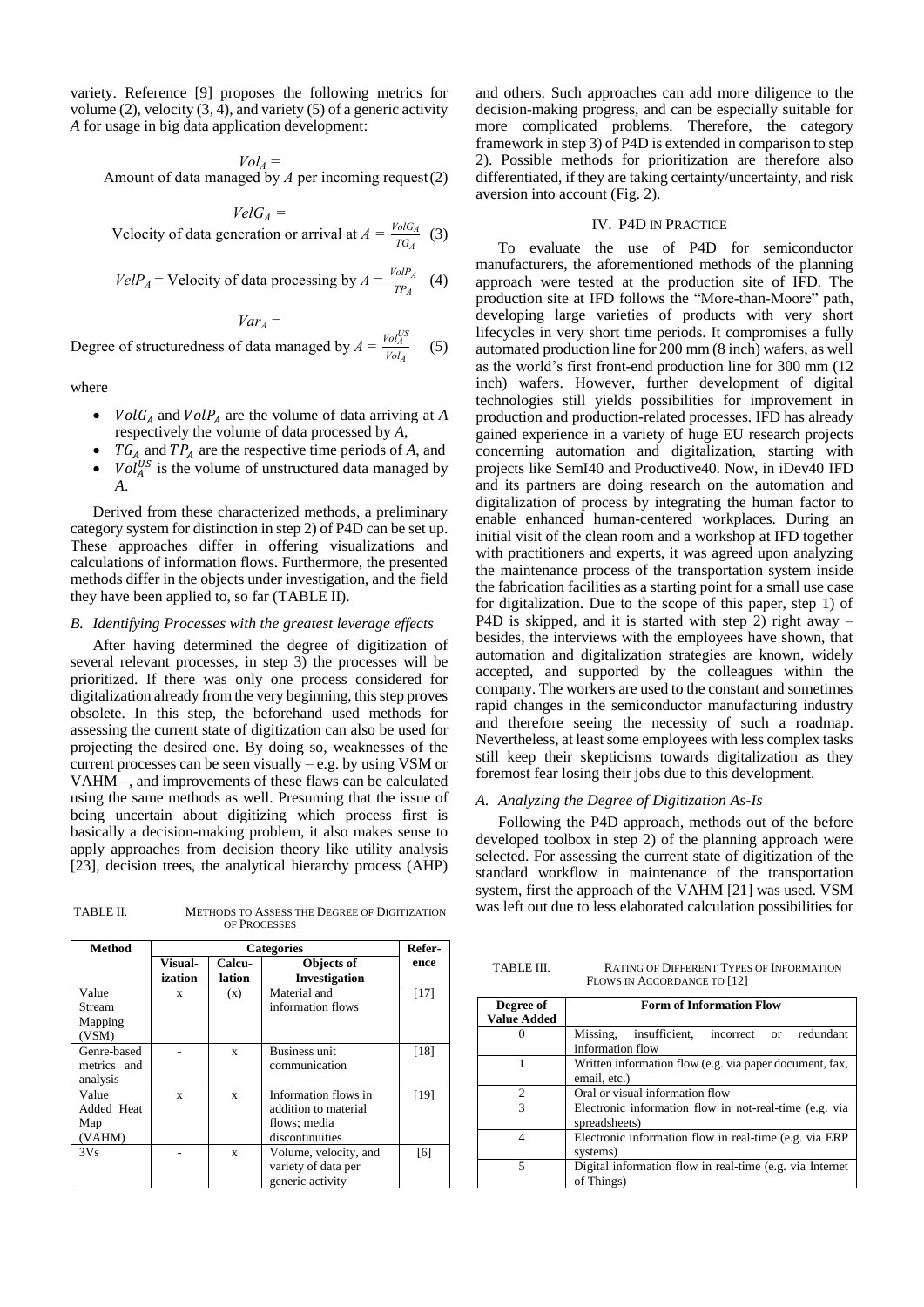information flows. The genre-based metrics and analysis were discarded as this method focuses more or less on business communication in offices. In contrast, VAHM offers both visual and more detailed calculation tools for analyzing information flows. Nevertheless, due to less material flows and the enormous area of maintenance activities – essentially across the whole production site – there was no effort to visualize the complete material flows and the facility, in the end. Instead, a process diagram of the current workflow was established. To do so, the interviews with several maintenance workers and observations at the respective workplaces were conducted. Afterward, the information flows within this process were categorized and quantified with regard to its contribution to the value creation (TABLE III). Using (1) it follows, that in its current state the standard maintenance process has got a minimum degree of digitization of 28 percent and a maximum degree of digitization of 65 percent (Fig. 3; TABLE IV). Conversely i.e. that the theoretical potential of further value added  $VAP_{\text{theo}}$  with

$$
VAP_{\text{theo}} = 1 - DD \tag{6}
$$

results in 72 to 35 percent within the examined process [21].

In a next step, the structuredness of the information that reaches the maintenance workers was added to the analysis as one of the 3Vs of Big Data. As the flowchart in Fig. 3 already illustrates, there is a variety of sources and media used for signaling the occurrence of errors. Using (5) in the process step of notification (Fig.  $3$ ) – and considering the notification via medium #1 separately (manually and automatically) – results in 67 percent of structuredness of the information managed by the maintenance staff.

# *B. Identifying Processes with the Greatest Leverage Effects*

As shown in Fig. 3 and TABLE IV, the information flow with the lowest degree of value added is, when the maintenance staff has to prioritize the incoming error notifications (workflow node  $\overline{4}$ ), and chose who is taking care of which. In some special cases, it could happen that an error notification can be received by more than only one maintenance worker at the same time. Therefore, it is possible that the information about the current activity status of the coworkers are in that special case insufficient. This can lead to two workers tackling the same problem, without knowing from one another's efforts. Therefore, the degree of value added *k* in this case is zero due to insufficient information flows. At the same time, in Fig. 3 can be seen that this process also happens to be kind of a bottleneck, as in any case this step is necessary. In conclusion, digitization efforts in this step will yield the greatest effects in terms of value added – this strategy is superior to increasing the value added of other information flows as compared in TABLE IV. Increasing the degree of value creation in this process step by up to 5 results in overall degrees of digitization of the maintenance process of up to 48 (minimum) respectively 90 percent (maximum). Furthermore, reducing the unstructuredness of the information flows used in the notification step will increase the uniform transportation of data, and eliminate some flaws. In conclusion, this means that for identifying promising starting points for digitalization approaches in step 3), the same methods were already used as in step 2). It was not recognizable that uncertainty or risk aversion would play a decisive role in this case. Therefore, other methods were left out.

#### *C. Next Steps*

The next steps 4) to 6) of the P4D are outside the scope of this paper, but will be exemplarily highlighted for further understanding. Exemplary methods and categorizations of these are also shown in Fig. 2. In this IFD use case, the purpose of possible technology to be selected in step 4) is to support the decision making respectively the prioritizing and communication process. Thus, digital technology matching



Fig. 3. Part of a standard maintenance process at IFD's transportation system including Degrees of Value Added *k* – overall minimum (red) and maximum (green).

| DEGREES OF DIGITIZATION WHEN INCREASING THE VALUE ADDED OF ONE INFORMATION FLOW EACH<br>TABLE IV. |  |
|---------------------------------------------------------------------------------------------------|--|
|---------------------------------------------------------------------------------------------------|--|

| Workflow<br>node<br>representing<br>1 m                                                        | 2)              |                 | 4)              |                 | 6)     | 8)               |                          | 10)              |                  |                          | 11)              | Overall DD<br>$(minimum-$<br>maximum) |                 |               |
|------------------------------------------------------------------------------------------------|-----------------|-----------------|-----------------|-----------------|--------|------------------|--------------------------|------------------|------------------|--------------------------|------------------|---------------------------------------|-----------------|---------------|
| $VA_k$ per $I_m$                                                                               |                 | or 4            | or 2            | $\mathbf{0}$    | -      | or 5             |                          | or 2             | or 1             | -                        | or 1             | or 2                                  | $\overline{4}$  | $0.28 - 0.65$ |
| DD when<br>increasing<br>$VA_k$ per<br>respective<br>$I_m$ to 5 (c.p.)<br>minimum-<br>maximum) | $0.32 -$<br>0.7 | $0.28 -$<br>0.7 | $0.28 -$<br>0.7 | $0.48 -$<br>0.9 | $\sim$ | $0.28 -$<br>0.65 | $\overline{\phantom{a}}$ | $0.28 -$<br>0.65 | $0.32 -$<br>0.65 | $\overline{\phantom{a}}$ | $0.32 -$<br>0.63 | $0.28 -$<br>0.63                      | $0.32 -$<br>0.7 | $0.28 - 0.9$  |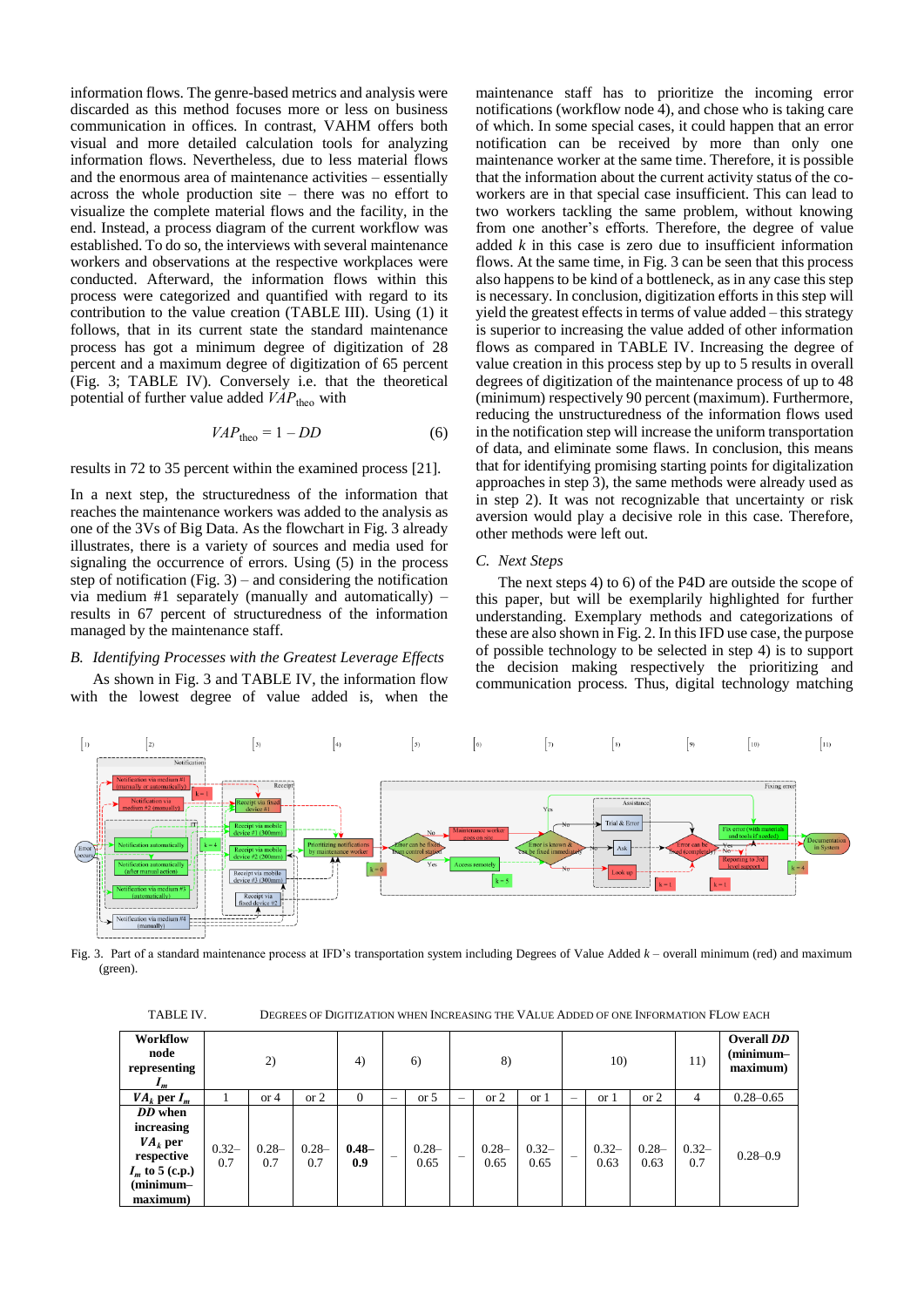these categories can be e.g. IT systems that show all of the states of the machines in real-time in one place, possibly interconnected with the mobile devices of all of the maintenance staff. Furthermore, the position and status of the maintenance workers within the facility could be reasonable to see. Therefore, the maintenance staff can get standardized, interconnected, and personalized up-to-date mobile devices. In this way, they have access to the same information systems as in the control room in real-time. V.v., a dispatcher inside the control room has got a better overview of his colleagues doing what and where.

For assessing the current competencies of the workers in step 5), the observations and interviews made also a small work analysis possible, giving first impressions of some of the worker's competencies. As the planned change in technology does not include unknown hard- or software to them, there is possibly no need for further training of the employees.

The implementation roadmap (step 6) in this case consists of the presentation of the results to the managing board highlighting the benefits of the undertaking. After approval of the planned action, in a second step the affected colleagues will be presented the results to, as well. In addition, a workshop discussing the results with them should prove, if the planned measures seem reasonable, and if they are likely to be accepted by the maintenance staff. If the feedback is mainly positive, a pilot stage will be launched, implementing the technology and change gradually. The interviews have shown, that choosing employees for this stage, who are enthusiastic about the new technology, will act as a natural multiplier of their attitude among their colleagues. Nevertheless, caution is advised, if aspects were not considered that are crucial for the motivation of the employees. The observations and interviews of the maintenance workers e.g. have shown that one main positive aspect of their job is the diversity of tasks. This includes physical as well as mental activities inside the control station and on site in the facility. Installing a specific person inside the control station instead of all of the workers acting as a managing clerk, might eliminate this variety of the job. Alternatively, a rotation principle could be installed, letting the managing clerk change after a while.

### V. CONCLUSION AND OUTLOOK

The evaluation of steps 2) and 3) of the P4D approach at the semiconductor manufacturer IFD has shown that the developed category framework for the methods in step 2) have proven helpful. Applying it, VAHM was chosen to assess the degree of digitization of a current standard maintenance process. It combines visual and more detailed calculation methods than the others. Furthermore, VAHM proved to be sufficiently flexible, as in the use case the visualization of the shop floor as well as depicting material flows was left out. Still, satisfying results could be achieved by visualizing the workflow, especially the information flows. In addition, the visualization allowed already identifying a bottleneck process for improvement (step 4), having the lowest degree of digitization. Besides, measuring the variety of the incoming information by using (5) from big data application development, helped quantifying further possibilities of improvements in terms of structuredness of information flows. All in all, conducting observations of and interviews with several shifts for assessing these work and information flows is very effortful and might be handled more efficiently. The framework for categorization, as well as the methods themselves will have to be evaluated further in practice –

especially in more complex processes. Nevertheless, the presented planning approach in general aggregates existing methods and tools, and combines them for reaching the company's digitalization goals. The value of this paper therefore is the effort of collecting and filing possible methods in this context in one place. Its goal is the establishment of a compendium and manual for individual combination and use. By doing so, this work represents just the beginning, and by far not all of the thinkable and useful approaches could have yet been considered (Fig. 2).

#### **REFERENCES**

- [1] C. Matt, T. Hess, and A. Benlian, "Digital Transformation Strategies," *Bus Inf Syst Eng*, vol. 57, no. 5, pp. 339–343, 2015.
- [2] U. Dombrowski and T. Wagner, "Mental Strain as Field of Action in the 4th Industrial Revolution," *Procedia CIRP*, vol. 17, pp. 100–105, 2014.
- [3] Gartner, Inc., *Gartner IT Glossary: Digitization*. [Online] Available: https://www.gartner.com/it-glossary/digitization/. Accessed on: Mar. 20 2019.
- [4] M. Muro, S. Liu, J. Whiton, and S. Kulkarni, "Digitalization and the American workforce," 2007.
- [5] MIT Center for Digital Business and Capgemini Consulting, "Digital Transformation: A Roadmap for Billion-Dollar Organizations," Findings from Phase 1 of the Digital Transformation Study Conducted by the MIT Center for Digital Business and Capgemini Consulting, 2011.
- [6] H. Kagermann, W. Wahlster, and J. Helbig, "Recommendations for implementing the strategic initiative INDUSTRIE 4.0: Final Report of the Industrie 4.0 Working Group," Securing the future of German manufacturing industry, 2013.
- [7] H. Kagermann, R. Anderl, J. Gausemeier, G. Schuh, and W. Wahlster, Eds., *Industrie 4.0 im globalen Kontext: Strategien der Zusammenarbeit mit internationalen Partnern*. Munich: Herbert Utz, 2016.
- [8] E. Brynjolfsson and A. McAfee, *The second machine age: Work, progress, and prosperity in a time of brilliant technologies*. New York, NY: Norton, 2014.
- R. Dautov and S. Distefano, "Quantifying Volume, Velocity, and Variety to Support (Big) Data-Intensive Application Development," in *2017 IEEE International Conference on Big Data: Dec 11-14, 2017, Boston, MA, USA : proceedings*, J.-Y. Nie et al., Eds., Piscataway, NJ: IEEE, 2017, pp. 2843–2852.
- [10] E. Ilie-Zudor *et al.,* "Advanced predictive-analysis-based decision support for collaborative logistics networks," *Supp Chain Mnagmnt*, vol. 20, no. 4, pp. 369–388, 2015.
- [11] M. Chen, S. Mao, and Y. Liu, "Big Data: A Survey," *Mobile Networks and Applications*, vol. 19, no. 2, pp. 171–209, 2014.
- [12] A. Bildstein and J. Seidelmann, "Industrie 4.0-Readiness: Migration zur Industrie 4.0-Fertigung," in *Industrie 4.0 in Produktion, Automatisierung und Logistik: Anwendung, Technologien, Migration*, T. Bauernhansl, M. ten Hompel, and B. Vogel-Heuser, Eds., Wiesbaden: Springer Fachmedien Wiesbaden, 2014, pp. 581– 597.
- [13] VDMA Industrie 4.0 Forum, Ed., "VDMA Guideline Industrie 4.0: Guiding principles for the implementation of Industrie 4.0 in small and medium sized businesses," 2016.
- [14] H. Jodlbauer and M. Schagerl, "Reifegradmodell Industrie 4.0: Ein Vorgehensmodell zur Identifikation von Industrie 4.0 Potentialen," in *INFORMATIK 2016: Lecture Notes in Informatics*, H. Mayr and M. Pinzger, Eds., Bonn, 2016, pp. 1473–1487.
- [15] G. Schuh, R. Anderl, J. Gausemeier, M. ten Hompel, and W. Wahlster, Eds., "Industrie 4.0 Maturity Index: Managing the Digital Transformation of Companies," Munich, acatech STUDY, 2017.
- [16] U. Kuckartz, *Qualitative Inhaltsanalyse: Methoden, Praxis, Computerunterstützung,* 3rd ed. Weinheim, Basel: Beltz Juventa, 2016.
- [17] M. Kuhlmann, "Beobachtungsinterview," in *Handbuch Methoden der Organisationsforschung: Quantitative und qualitative Methoden*, S. Kühl, Ed., 1st ed., Wiesbaden: Verl. für Sozialwiss. / GWV Fachverl., 2009, pp. 78–99.